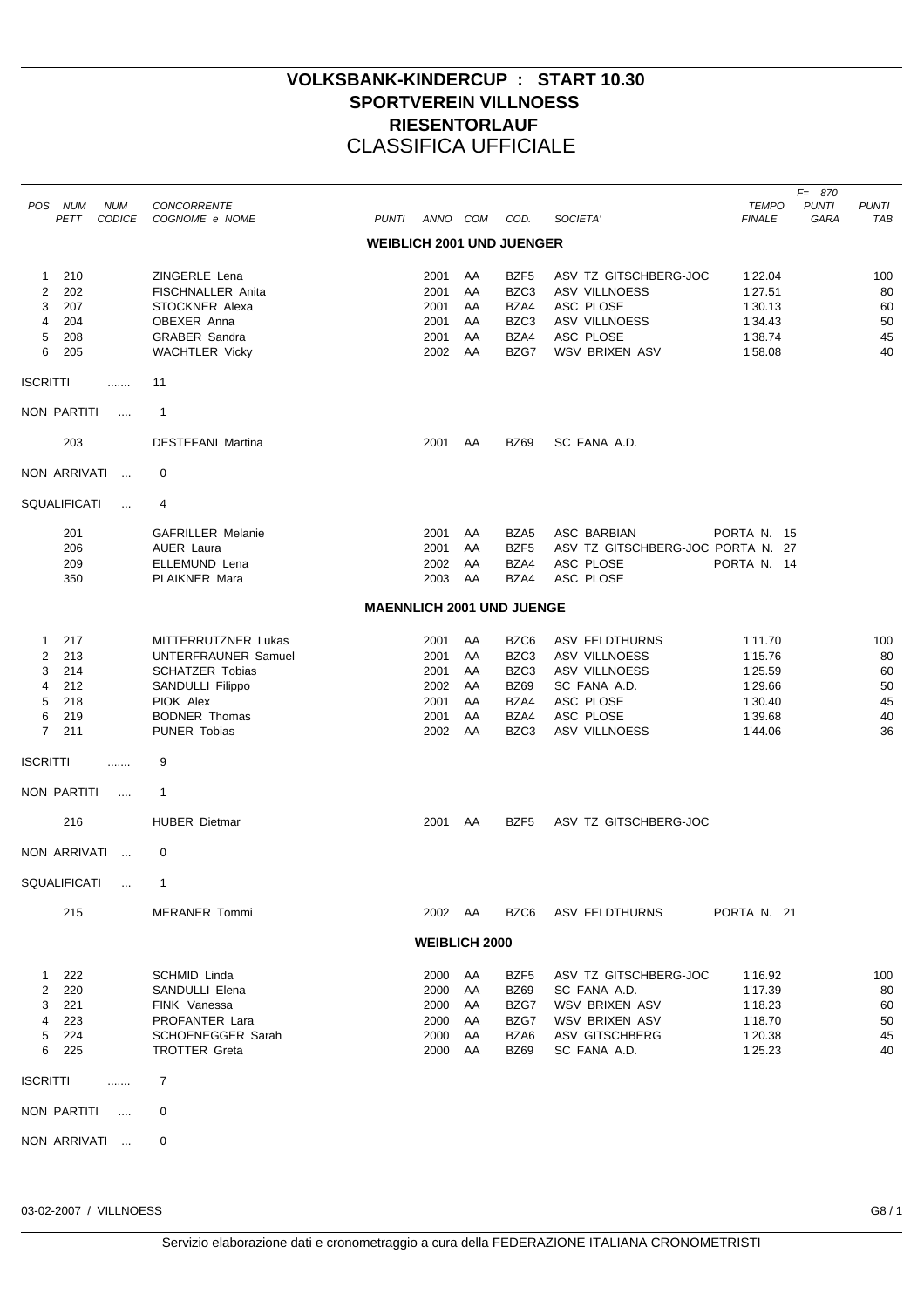| POS NUM         | PETT                | <b>NUM</b><br><b>CODICE</b> | <b>CONCORRENTE</b><br>COGNOME e NOME              | <b>PUNTI</b> | ANNO                  | COM      | COD.                     | SOCIETA'                               | <b>TEMPO</b><br><b>FINALE</b> | $F = 870$<br><b>PUNTI</b><br>GARA | <b>PUNTI</b><br>TAB |
|-----------------|---------------------|-----------------------------|---------------------------------------------------|--------------|-----------------------|----------|--------------------------|----------------------------------------|-------------------------------|-----------------------------------|---------------------|
|                 | <b>SQUALIFICATI</b> | $\ddotsc$                   | $\mathbf{1}$                                      |              |                       |          |                          |                                        |                               |                                   |                     |
|                 | 226                 |                             | <b>WIERER Lisa</b>                                |              | 2000                  | AA       | BZA4                     | ASC PLOSE                              | PORTA N. 15                   |                                   |                     |
|                 |                     |                             |                                                   |              | <b>MAENNLICH 2000</b> |          |                          |                                        |                               |                                   |                     |
|                 |                     |                             |                                                   |              |                       |          |                          |                                        |                               |                                   |                     |
| 1               | 230                 |                             | <b>MESSNER Dominik</b>                            |              | 2000                  | AA       | BZG7                     | WSV BRIXEN ASV                         | 1'11.38                       |                                   | 100                 |
| 2               | 233                 |                             | GIUDICI Cristian                                  |              | 2000                  | AA       | <b>BZ69</b>              | SC FANA A.D.                           | 1'11.66                       |                                   | 80                  |
| 3               | 236                 |                             | GASSER Julian                                     |              | 2000                  | AA       | BZG7                     | WSV BRIXEN ASV                         | 1'12.58                       |                                   | 60                  |
| 4               | 228                 |                             | PUNER Lukas St Peter                              |              | 2000                  | AA       | BZC <sub>3</sub>         | <b>ASV VILLNOESS</b>                   | 1'18.28                       |                                   | 50                  |
| 5<br>6          | 237<br>235          |                             | PUNER Lukas St Magdalena<br><b>FLENGER Thomas</b> |              | 2000<br>2000          | AA<br>AA | BZC <sub>3</sub><br>BZG7 | <b>ASV VILLNOESS</b><br>WSV BRIXEN ASV | 1'21.19<br>1'22.21            |                                   | 45<br>40            |
| $\overline{7}$  | 234                 |                             | <b>ELLEMUND Lukas</b>                             |              | 2000                  | AA       | BZA4                     | ASC PLOSE                              | 1'22.27                       |                                   | 36                  |
| 8               | 239                 |                             | <b>OBERHOFER Andreas</b>                          |              | 2000                  | AA       | BZA6                     | <b>ASV GITSCHBERG</b>                  | 1'22.94                       |                                   | 32                  |
| 9               | 229                 |                             | <b>GAMPER Andreas</b>                             |              | 2000                  | AA       | BZG7                     | WSV BRIXEN ASV                         | 1'23.30                       |                                   | 29                  |
| 10              | 227                 |                             | <b>OBERHAUSER Markus</b>                          |              | 2000                  | AA       | BZA4                     | ASC PLOSE                              | 1'25.67                       |                                   | 26                  |
| 11              | 232                 |                             | PRAMSTRALLER Alex                                 |              | 2000                  | AA       | BZC6                     | <b>ASV FELDTHURNS</b>                  | 1'26.41                       |                                   | 24                  |
| <b>ISCRITTI</b> |                     | .                           | 13                                                |              |                       |          |                          |                                        |                               |                                   |                     |
|                 | <b>NON PARTITI</b>  | $\cdots$                    | 0                                                 |              |                       |          |                          |                                        |                               |                                   |                     |
|                 | NON ARRIVATI        | $\ddotsc$                   | 0                                                 |              |                       |          |                          |                                        |                               |                                   |                     |
|                 | SQUALIFICATI        | $\ddotsc$                   | 2                                                 |              |                       |          |                          |                                        |                               |                                   |                     |
|                 |                     |                             |                                                   |              |                       |          |                          |                                        |                               |                                   |                     |
|                 | 231<br>238          |                             | MITTERRUTZNER Samuel<br>DE PAOLA Andrea           |              | 2000<br>2000          | AA<br>AA | BZC6<br>BZA4             | <b>ASV FELDTHURNS</b><br>ASC PLOSE     | PORTA N. 30<br>PORTA N. 30    |                                   |                     |
|                 |                     |                             |                                                   |              |                       |          |                          |                                        |                               |                                   |                     |
|                 |                     |                             |                                                   |              | <b>WEIBLICH 1999</b>  |          |                          |                                        |                               |                                   |                     |
| 1               | 245                 | EA3F4                       | LANTSCHNER Andrea                                 |              | 1999                  | AA       | BZC <sub>3</sub>         | <b>ASV VILLNOESS</b>                   | 1'09.69                       |                                   | 100                 |
| 2               | 240                 |                             | EA3F5 PROFANTER Valentina                         |              | 1999                  | AA       | BZC3                     | <b>ASV VILLNOESS</b>                   | 1'10.20                       |                                   | 80                  |
| 3               | 248                 |                             | MAYER Lea                                         |              | 1999                  | AA       | BZC3                     | <b>ASV VILLNOESS</b>                   | 1'10.93                       |                                   | 60                  |
| 4               | 249                 |                             | MAIR Jasmin                                       |              | 1999                  | AA       | BZA6                     | ASV GITSCHBERG                         | 1'12.68                       |                                   | 50                  |
| 5<br>6          | 243<br>241          |                             | <b>BACHER Laura</b><br><b>EDENHAUSER Anna</b>     |              | 1999<br>1999          | AA<br>AA | BZC8<br>BZC6             | ASV LUESEN<br><b>ASV FELDTHURNS</b>    | 1'12.85<br>1'20.25            |                                   | 45<br>40            |
| 7               | 247                 |                             | <b>BARRACANI Larissa</b>                          |              | 1999                  | AA       | <b>BZ69</b>              | SC FANA A.D.                           | 1'35.85                       |                                   | 36                  |
| 8               | 250                 |                             | D042M KOFLER Andrea                               |              | 1999                  | AA       | BZC3                     | <b>ASV VILLNOESS</b>                   | 1'43.42                       |                                   | 32                  |
| <b>ISCRITTI</b> |                     |                             | 11                                                |              |                       |          |                          |                                        |                               |                                   |                     |
|                 |                     |                             |                                                   |              |                       |          |                          |                                        |                               |                                   |                     |
|                 | NON PARTITI         | $\cdots$                    | 1                                                 |              |                       |          |                          |                                        |                               |                                   |                     |
|                 | 246                 |                             | PLUNGER Vanessa                                   |              | 1999                  | AA       | BZA4                     | ASC PLOSE                              |                               |                                   |                     |
|                 | NON ARRIVATI        | $\sim$                      | 0                                                 |              |                       |          |                          |                                        |                               |                                   |                     |
|                 | <b>SQUALIFICATI</b> | $\ddotsc$                   | 2                                                 |              |                       |          |                          |                                        |                               |                                   |                     |
|                 | 242                 |                             | PICHLER Sabrina                                   |              | 1999                  | AA       | BZA4                     | ASC PLOSE                              | PORTA N. 26                   |                                   |                     |
|                 | 244                 |                             | FISCHNALLER Valentina                             |              | 1999                  | AA       | BZC3                     | <b>ASV VILLNOESS</b>                   | PORTA N. 15                   |                                   |                     |
|                 |                     |                             |                                                   |              | <b>MAENNLICH 1999</b> |          |                          |                                        |                               |                                   |                     |
| 1.              | 261                 |                             | EA95K PLAIKNER Stefan                             |              | 1999                  | AA       | BZG7                     | WSV BRIXEN ASV                         | 1'08.42                       |                                   | 100                 |
| 2               | 266                 |                             | EA3F6 AUGSCHOELL Noah                             |              | 1999                  | AA       | BZC3                     | ASV VILLNOESS                          | 1'10.38                       |                                   | 80                  |
| 3               | 267                 |                             | VILEI Samuel                                      |              | 1999                  | AA       | BZF <sub>5</sub>         | ASV TZ GITSCHBERG-JOC                  | 1'13.84                       |                                   | 60                  |
| 4               | 262                 |                             | <b>MESSNER Aaron</b>                              |              | 1999                  | AA       | BZC3                     | ASV VILLNOESS                          | 1'14.27                       |                                   | 50                  |
| 5               | 251                 |                             | <b>EAH7W STAMPFL Niklas</b>                       |              | 1999                  | AA       | BZF <sub>5</sub>         | ASV TZ GITSCHBERG-JOC                  | 1'14.30                       |                                   | 45                  |
| 6<br>7          | 263<br>264          |                             | EA5N5 MESSNER Lukas<br><b>SELLEMOND Peter</b>     |              | 1999<br>1999          | AA<br>AA | BZA4<br>BZC6             | ASC PLOSE<br>ASV FELDTHURNS            | 1'14.49                       |                                   | 40<br>36            |
| 8               | 259                 |                             | EAH4E SCHOENEGGER Daniel                          |              | 1999                  | AA       | BZA6                     | ASV GITSCHBERG                         | 1'15.30<br>1'15.73            |                                   | 32                  |
| 9               | 257                 |                             | EAEHR HUBER Ivan                                  |              | 1999                  | AA       | BZF <sub>5</sub>         | ASV TZ GITSCHBERG-JOC                  | 1'16.40                       |                                   | 29                  |
| 10              | 258                 |                             | <b>GAFRILLER Maximilian</b>                       |              | 1999                  | AA       | BZA <sub>5</sub>         | ASC BARBIAN                            | 1'16.98                       |                                   | 26                  |
| 11              | 255                 |                             | MITTERRUTZNER Manuel                              |              | 1999                  | AA       | BZC8                     | ASV LUESEN                             | 1'17.23                       |                                   | 24                  |
| 12              | 252                 |                             | <b>MERANER Marc</b>                               |              | 1999                  | AA       | BZC6                     | ASV FELDTHURNS                         | 1'21.81                       |                                   | 22                  |
| 13              | 253                 |                             | MAIR Heiko                                        |              | 1999                  | AA       | BZA6                     | ASV GITSCHBERG                         | 1'24.70                       |                                   | 20                  |
|                 |                     | 03-02-2007 / VILLNOESS      |                                                   |              |                       |          |                          |                                        |                               |                                   | G8/2                |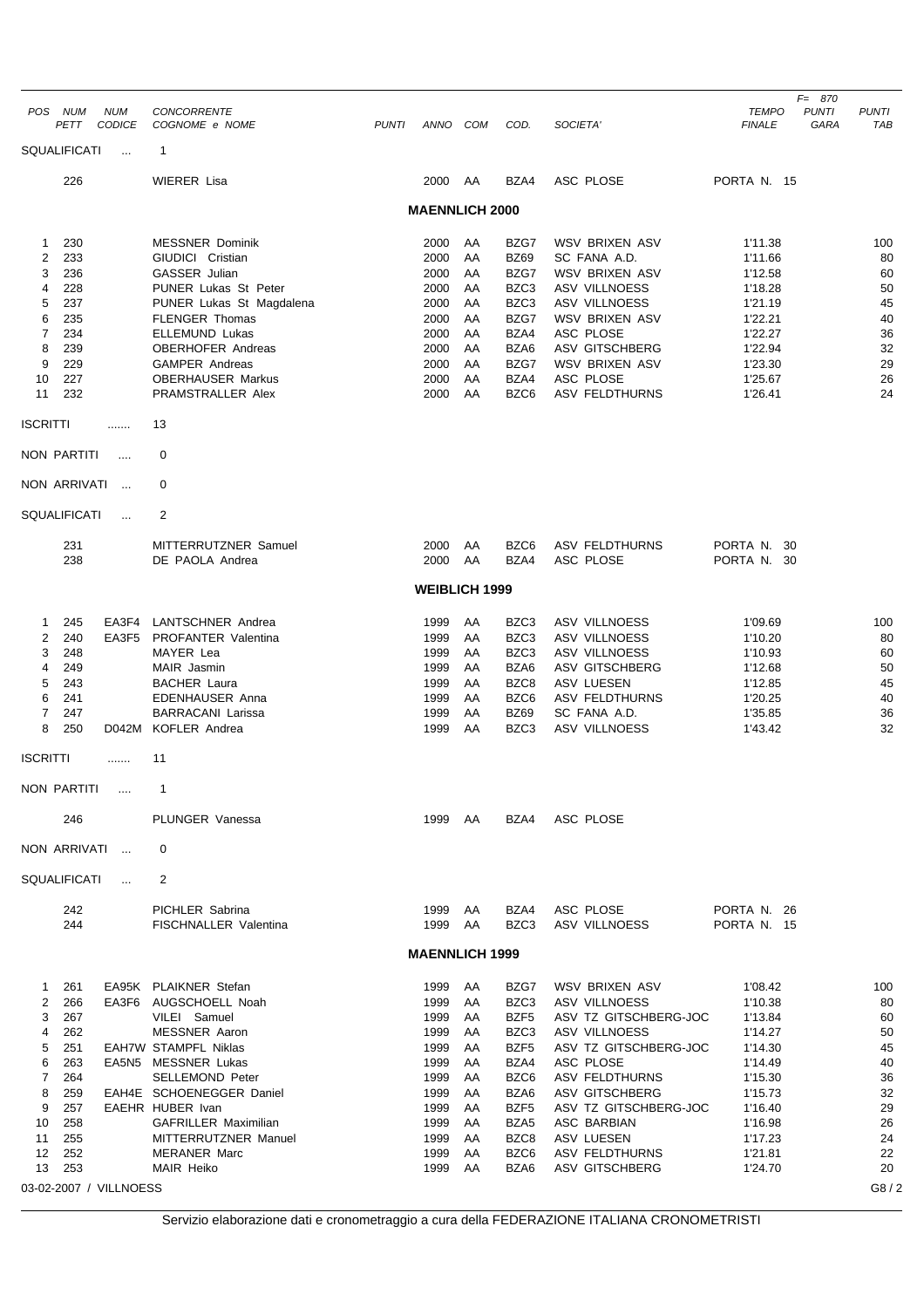| POS NUM<br>PETT               | <b>NUM</b><br><b>CODICE</b> | <b>CONCORRENTE</b><br>COGNOME e NOME                | <b>PUNTI</b> | ANNO         | COM                   | COD.                     | SOCIETA'                                       | TEMPO<br><b>FINALE</b> | $F = 870$<br><b>PUNTI</b><br><b>PUNTI</b><br>GARA<br>TAB |
|-------------------------------|-----------------------------|-----------------------------------------------------|--------------|--------------|-----------------------|--------------------------|------------------------------------------------|------------------------|----------------------------------------------------------|
| 256<br>14                     |                             | <b>WEGMANN Peter</b>                                |              | 1999         | AA                    | BZG7                     | WSV BRIXEN ASV                                 | 1'25.24                | 18                                                       |
| 254<br>15<br><b>ISCRITTI</b>  | .                           | DEMETZ Max<br>17                                    |              | 1999         | AA                    | BZG7                     | WSV BRIXEN ASV                                 | 1'28.92                | 16                                                       |
|                               |                             | $\overline{2}$                                      |              |              |                       |                          |                                                |                        |                                                          |
| NON PARTITI                   |                             |                                                     |              |              |                       |                          |                                                |                        |                                                          |
| 260<br>265                    |                             | <b>PERNTER Moritz</b><br><b>ENDERER Jan Philipp</b> |              | 1999<br>1999 | AA<br>AA              | BZF5<br>BZG7             | ASV TZ GITSCHBERG-JOC<br>WSV BRIXEN ASV        |                        |                                                          |
| NON ARRIVATI<br>0<br>$\cdots$ |                             |                                                     |              |              |                       |                          |                                                |                        |                                                          |
| <b>SQUALIFICATI</b>           | $\cdots$                    | 0                                                   |              |              |                       |                          |                                                |                        |                                                          |
|                               |                             |                                                     |              |              | <b>WEIBLICH 1998</b>  |                          |                                                |                        |                                                          |
| 274<br>1                      |                             | AA6NM D'ALBERTO Laura                               |              | 1998         | AA                    | BZG7                     | WSV BRIXEN ASV                                 | 1'04.68                | 100                                                      |
| 272<br>2                      |                             | LEITNER Sarah                                       |              | 1998         | AA                    | BZA4                     | ASC PLOSE                                      | 1'06.79                | 80                                                       |
| 277<br>3                      |                             | <b>MESSNER</b> Annalena                             |              | 1998         | AA                    | BZA4                     | ASC PLOSE                                      | 1'08.66                | 60                                                       |
| 273<br>4<br>271<br>5          |                             | AUER Sonja<br>CAKF7 PLONER Melanie                  |              | 1998<br>1998 | AA<br>AA              | BZF <sub>5</sub><br>BZG7 | ASV TZ GITSCHBERG-JOC<br><b>WSV BRIXEN ASV</b> | 1'08.91<br>1'09.36     | 50<br>45                                                 |
| 276<br>6                      |                             | DAC3T SILGONER Julia                                |              | 1998         | AA                    | BZF <sub>5</sub>         | ASV TZ GITSCHBERG-JOC                          | 1'10.50                | 40                                                       |
| 7<br>275                      |                             | ZINGERLE Sophia                                     |              | 1998         | AA                    | BZF5                     | ASV TZ GITSCHBERG-JOC                          | 1'17.84                | 36                                                       |
| 270<br>8                      |                             | ROSSI Sonja                                         |              | 1998         | AA                    | BZC8                     | <b>ASV LUESEN</b>                              | 1'18.76                | 32                                                       |
| 9<br>268                      |                             | <b>FLENGER Petra</b>                                |              | 1998         | AA                    | BZG7                     | WSV BRIXEN ASV                                 | 1'21.73                | 29                                                       |
| 269<br>10<br>278              |                             | LETRARI Lara<br><b>SCARDONI Barbara</b>             |              | 1998<br>1998 | AA<br>AA              | BZG7<br>BZG7             | WSV BRIXEN ASV<br>WSV BRIXEN ASV               | 1'30.29                | 26<br>24                                                 |
| 11                            |                             |                                                     |              |              |                       |                          |                                                | 1'30.41                |                                                          |
| <b>ISCRITTI</b>               | .                           | 11                                                  |              |              |                       |                          |                                                |                        |                                                          |
| NON PARTITI                   | $\cdots$                    | 0                                                   |              |              |                       |                          |                                                |                        |                                                          |
| NON ARRIVATI                  | $\ddotsc$                   | 0                                                   |              |              |                       |                          |                                                |                        |                                                          |
|                               |                             |                                                     |              |              |                       |                          |                                                |                        |                                                          |
| SQUALIFICATI                  | $\cdots$                    | 0                                                   |              |              |                       |                          |                                                |                        |                                                          |
|                               |                             |                                                     |              |              | <b>MAENNLICH 1998</b> |                          |                                                |                        |                                                          |
| 297<br>1                      |                             | <b>FISCHNALLER Armin</b>                            |              | 1998         | AA                    | BZC3                     | <b>ASV VILLNOESS</b>                           | 1'05.24                | 100                                                      |
| 290<br>2                      |                             | AACMX MESSNER Johannes                              |              | 1998         | AA                    | BZG7                     | WSV BRIXEN ASV                                 | 1'05.78                | 80                                                       |
| 283<br>3                      |                             | EAFHN PEDEVILLA Felix                               |              | 1998         | AA                    | BZF5                     | ASV TZ GITSCHBERG-JOC                          | 1'07.21                | 60                                                       |
| 294<br>4                      |                             | EAFHR HUBER Tobias                                  |              | 1998         | AA                    | BZF5                     | ASV TZ GITSCHBERG-JOC                          | 1'08.48                | 50                                                       |
| 298<br>289<br>6               |                             | DAC3R ZINGERLE Florian<br>D041H GAFRILLER Paul      |              | 1998<br>1998 | AA<br>AA              | BZF5<br>BZA5             | ASV TZ GITSCHBERG-JOC<br>ASC BARBIAN           | 1'08.99<br>1'09.76     | 45<br>40                                                 |
| 279<br>7                      |                             | DAC3E ROGEN Rupert                                  |              | 1998         | AA                    | BZF5                     | ASV TZ GITSCHBERG-JOC                          | 1'09.84                | 36                                                       |
| 285<br>8                      |                             | DAC3H SCHMID Florian                                |              | 1998         | AA                    | BZF5                     | ASV TZ GITSCHBERG-JOC                          | 1'09.85                | 32                                                       |
| 288<br>9                      |                             | E02NR GAFRILLER Matthias                            |              | 1998         | AA                    | BZA5                     | ASC BARBIAN                                    | 1'11.79                | 29                                                       |
| 10<br>281                     |                             | CAKEY HUBER Sebastian                               |              | 1998         | AA                    | BZG7                     | <b>WSV BRIXEN ASV</b>                          | 1'12.05                | 26                                                       |
| 282<br>11<br>12<br>286        |                             | <b>PRADER Oliver</b><br>MITTERRUTZNER Maximilian    |              | 1998<br>1998 | AA<br>AA              | BZA4<br>BZC6             | ASC PLOSE<br><b>ASV FELDTHURNS</b>             | 1'12.08<br>1'13.87     | 24<br>22                                                 |
| 284<br>13                     |                             | D049H ROSSMANN Julian                               |              | 1998         | AA                    | BZF7                     | ASV NEUSTIFT                                   | 1'14.17                | 20                                                       |
| 14<br>291                     |                             | <b>LEITNER Felix</b>                                |              | 1998         | AA                    | BZC6                     | ASV FELDTHURNS                                 | 1'16.85                | 18                                                       |
| 296<br>15                     | EA95J                       | <b>OBEXER Philipp</b>                               |              | 1998         | AA                    | BZA4                     | ASC PLOSE                                      | 1'17.50                | 16                                                       |
| 292<br>16                     |                             | UNTERKIRCHER Alex                                   |              | 1998         | AA                    | BZC6                     | ASV FELDTHURNS                                 | 1'19.74                | 15                                                       |
| 295<br>17<br>18<br>293        |                             | <b>SCARDONI Andereas</b><br><b>LEITNER Matthias</b> |              | 1998<br>1998 | AA<br>AA              | BZG7<br>BZC3             | WSV BRIXEN ASV<br>ASV VILLNOESS                | 1'23.45<br>1'39.68     | 14<br>13                                                 |
| <b>ISCRITTI</b>               | .                           | 19                                                  |              |              |                       |                          |                                                |                        |                                                          |
| NON PARTITI                   | $\cdots$                    | 0                                                   |              |              |                       |                          |                                                |                        |                                                          |
| NON ARRIVATI                  | $\ldots$                    | 0                                                   |              |              |                       |                          |                                                |                        |                                                          |
| SQUALIFICATI                  | $\ddotsc$                   | $\mathbf{1}$                                        |              |              |                       |                          |                                                |                        |                                                          |
| 287                           |                             | DAAMJ MITTERRUTZNER Max                             |              | 1998 AA      |                       | BZC6                     | ASV FELDTHURNS                                 | PORTA N. 27            |                                                          |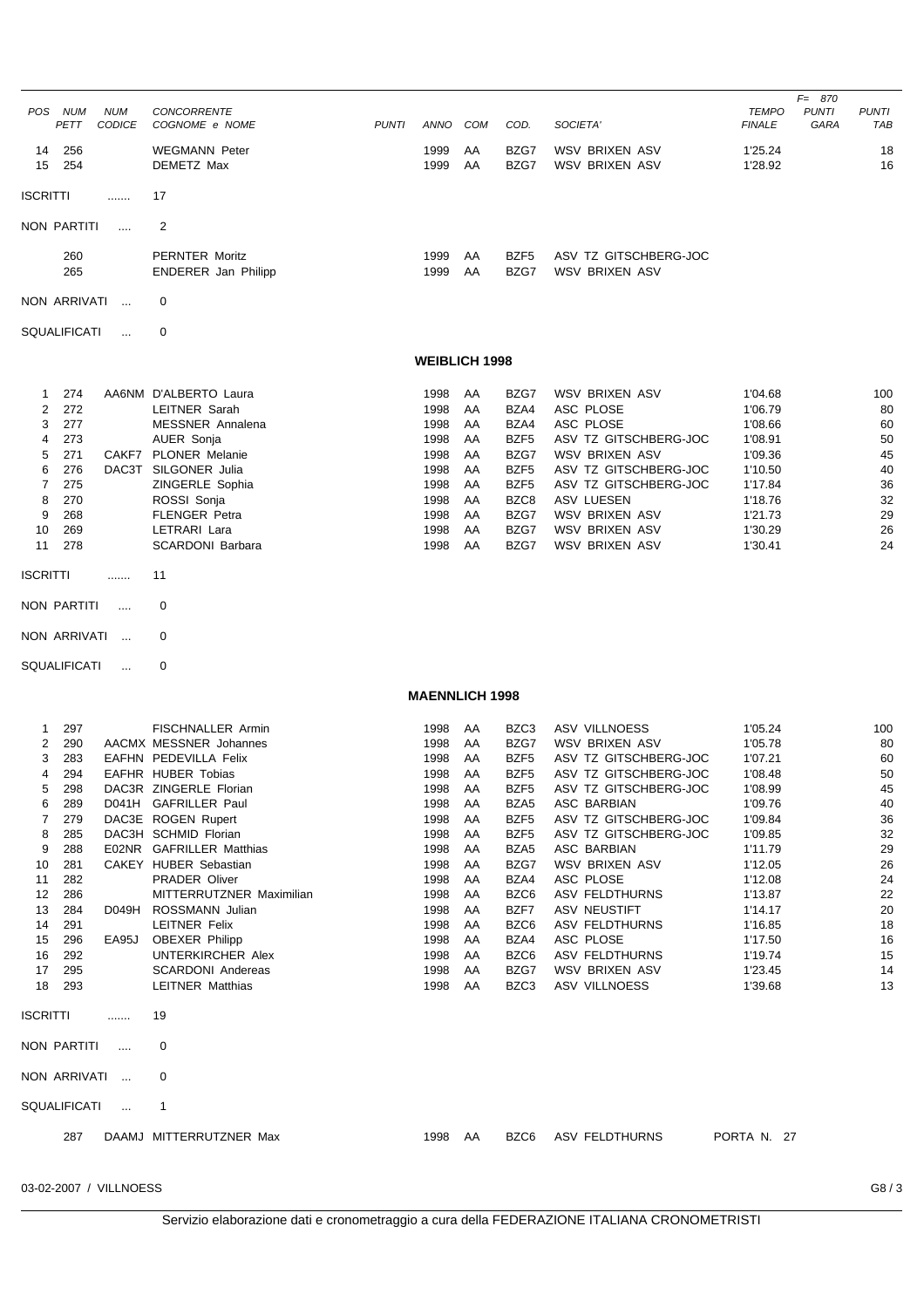|                 |                    |                          |                                                     |              |                       |          |                          |                                                |                               | $F = 870$            |                     |
|-----------------|--------------------|--------------------------|-----------------------------------------------------|--------------|-----------------------|----------|--------------------------|------------------------------------------------|-------------------------------|----------------------|---------------------|
| <b>POS</b>      | <b>NUM</b><br>PETT | <b>NUM</b><br>CODICE     | <b>CONCORRENTE</b><br>COGNOME e NOME                | <b>PUNTI</b> | ANNO COM              |          | COD.                     | SOCIETA'                                       | <b>TEMPO</b><br><b>FINALE</b> | <b>PUNTI</b><br>GARA | <b>PUNTI</b><br>TAB |
|                 |                    |                          |                                                     |              | <b>WEIBLICH 1997</b>  |          |                          |                                                |                               |                      |                     |
|                 |                    |                          |                                                     |              |                       |          |                          |                                                |                               |                      |                     |
| 1               | 303                |                          | DAC3V WEISSTEINER Lisa                              |              | 1997                  | AA       | BZF <sub>5</sub>         | ASV TZ GITSCHBERG-JOC                          | 1'05.23                       |                      | 100                 |
| 2               | 305                |                          | D042H NIEDERWOLFSGRUBER Elisa                       |              | 1997                  | AA       | BZC3                     | <b>ASV VILLNOESS</b>                           | 1'05.94                       |                      | 80                  |
| 3<br>4          | 299<br>302         |                          | <b>KOFLER Kathrin</b><br>C05RN BRUNNER Julia        |              | 1997<br>1997          | AA<br>AA | BZC3<br>BZC6             | <b>ASV VILLNOESS</b><br><b>ASV FELDTHURNS</b>  | 1'08.08<br>1'09.26            |                      | 60<br>50            |
| 5               | 300                |                          | HUBER Lisa Maria                                    |              | 1997                  | AA       | BZF <sub>5</sub>         | ASV TZ GITSCHBERG-JOC                          | 1'09.78                       |                      | 45                  |
| 6               | 304                |                          | PLATTNER Lisa Maria                                 |              | 1997                  | AA       | BZC6                     | <b>ASV FELDTHURNS</b>                          | 1'23.70                       |                      | 40                  |
| <b>ISCRITTI</b> |                    | .                        | 7                                                   |              |                       |          |                          |                                                |                               |                      |                     |
|                 | NON PARTITI        | $\cdots$                 | 0                                                   |              |                       |          |                          |                                                |                               |                      |                     |
|                 | NON ARRIVATI       | $\ddotsc$                | 0                                                   |              |                       |          |                          |                                                |                               |                      |                     |
|                 | SQUALIFICATI       | $\cdots$                 | 1                                                   |              |                       |          |                          |                                                |                               |                      |                     |
|                 | 301                |                          | <b>MAIR Viviane</b>                                 |              | 1997                  | AA       | BZC6                     | <b>ASV FELDTHURNS</b>                          | PORTA N. 24                   |                      |                     |
|                 |                    |                          |                                                     |              | <b>MAENNLICH 1997</b> |          |                          |                                                |                               |                      |                     |
|                 |                    |                          |                                                     |              |                       |          |                          |                                                |                               |                      |                     |
| 1               | 322                |                          | C05RT EDENHAUSER Peter                              |              | 1997                  | AA       | BZC6                     | <b>ASV FELDTHURNS</b>                          | 1'00.74                       |                      | 100                 |
| 2               | 280                |                          | CAJWX GASSER Ulrich                                 |              | 1997                  | AA       | BZF5                     | ASV TZ GITSCHBERG-JOC                          | 1'01.66                       |                      | 80                  |
| 3<br>4          | 307<br>309         |                          | DAFX5 SCHMIDT Matthias<br><b>EAFHK ENGL Florian</b> |              | 1997<br>1997          | AA<br>AA | BZC6<br>BZF <sub>5</sub> | <b>ASV FELDTHURNS</b><br>ASV TZ GITSCHBERG-JOC | 1'03.38                       |                      | 60<br>50            |
| 5               | 316                |                          | CA043 BACHER Markus                                 |              | 1997                  | AA       | BZC8                     | <b>ASV LUESEN</b>                              | 1'03.47<br>1'04.12            |                      | 45                  |
| 6               | 320                |                          | CAJWW ROGEN Alex                                    |              | 1997                  | AA       | BZF <sub>5</sub>         | ASV TZ GITSCHBERG-JOC                          | 1'04.23                       |                      | 40                  |
| $\overline{7}$  | 321                |                          | C05TH OBERHAUSER Simon                              |              | 1997                  | AA       | BZC8                     | <b>ASV LUESEN</b>                              | 1'04.52                       |                      | 36                  |
| 8               | 323                |                          | CAJH1 NAIRZ Julian                                  |              | 1997                  | AA       | BZF5                     | ASV TZ GITSCHBERG-JOC                          | 1'04.98                       |                      | 32                  |
| 9               | 317                |                          | C05RV DORFMANN Florian                              |              | 1997                  | AA       | BZC6                     | <b>ASV FELDTHURNS</b>                          | 1'05.23                       |                      | 29                  |
| 10              | 315                |                          | CAFYP ANGERER Manuel                                |              | 1997                  | AA       | BZG7                     | WSV BRIXEN ASV                                 | 1'05.45                       |                      | 26                  |
| 11              | 314                | D0435                    | <b>PROFANTER Maximilian</b>                         |              | 1997                  | AA       | BZC3                     | <b>ASV VILLNOESS</b>                           | 1'05.88                       |                      | 24                  |
| 12              | 306                |                          | AA6NW MESSNER Michael                               |              | 1997                  | AA       | BZG7                     | WSV BRIXEN ASV                                 | 1'06.39                       |                      | 22                  |
| 13<br>14        | 319<br>313         |                          | CAH66 HUBER Armin<br><b>MESSNER Alex</b>            |              | 1997<br>1997          | AA<br>AA | BZA6<br>BZA4             | <b>ASV GITSCHBERG</b><br>ASC PLOSE             | 1'07.79<br>1'09.97            |                      | 20<br>18            |
| 15              | 324                |                          | <b>WEGMANN Tobias</b>                               |              | 1997                  | AA       | BZG7                     | WSV BRIXEN ASV                                 | 1'13.43                       |                      | 16                  |
| 16              | 318                |                          | EAH4H OBERHOFER Alexander                           |              | 1997                  | AA       | BZA6                     | ASV GITSCHBERG                                 | 1'14.86                       |                      | 15                  |
| 17              | 311                |                          | <b>BACHER Daniel</b>                                |              | 1997                  | AA       | BZA4                     | ASC PLOSE                                      | 1'18.73                       |                      | 14                  |
| <b>ISCRITTI</b> |                    | .                        | 21                                                  |              |                       |          |                          |                                                |                               |                      |                     |
|                 | NON PARTITI        | $\cdots$                 | 4                                                   |              |                       |          |                          |                                                |                               |                      |                     |
|                 |                    |                          |                                                     |              |                       |          |                          |                                                |                               |                      |                     |
|                 | 308                |                          | MITTERRUTZNER Samuel                                |              | 1997                  | AA       | BZG7                     | WSV BRIXEN ASV                                 |                               |                      |                     |
|                 | 310<br>312         |                          | C05TL KASER Fabian<br>DORFMANN Jonas                |              | 1997<br>1997          | AA<br>AA | BZC8<br>BZC3             | ASV LUESEN<br>ASV VILLNOESS                    |                               |                      |                     |
|                 | 325                |                          | PROFANTER Lorenz                                    |              | 1997                  | AA       | BZC3                     | ASV VILLNOESS                                  |                               |                      |                     |
|                 | NON ARRIVATI       | $\overline{\phantom{a}}$ | 0                                                   |              |                       |          |                          |                                                |                               |                      |                     |
|                 | SQUALIFICATI       | $\cdots$                 | 0                                                   |              |                       |          |                          |                                                |                               |                      |                     |
|                 |                    |                          |                                                     |              |                       |          |                          |                                                |                               |                      |                     |
|                 |                    |                          |                                                     |              | <b>WEIBLICH 1996</b>  |          |                          |                                                |                               |                      |                     |
| $\mathbf{1}$    | 328                |                          | A02AL MESSNER Karolin                               |              | 1996                  | AA       | BZC <sub>3</sub>         | ASV VILLNOESS                                  | 1'04.63                       |                      | 100                 |
| $\overline{2}$  | 327                |                          | <b>BRUNNER Alexandra</b>                            |              | 1996                  | AA       | BZA4                     | ASC PLOSE                                      | 1'07.33                       |                      | 80                  |
| 3               | 326                |                          | A02FM NIEDERKOFLER Andrea                           |              | 1996                  | AA       | BZC8                     | ASV LUESEN                                     | 1'08.80                       |                      | 60                  |
| <b>ISCRITTI</b> |                    | .                        | 3                                                   |              |                       |          |                          |                                                |                               |                      |                     |
|                 | <b>NON PARTITI</b> | $\cdots$                 | 0                                                   |              |                       |          |                          |                                                |                               |                      |                     |
|                 | NON ARRIVATI       | $\sim$                   | 0                                                   |              |                       |          |                          |                                                |                               |                      |                     |
|                 | SQUALIFICATI       | $\ddotsc$                | 0                                                   |              |                       |          |                          |                                                |                               |                      |                     |